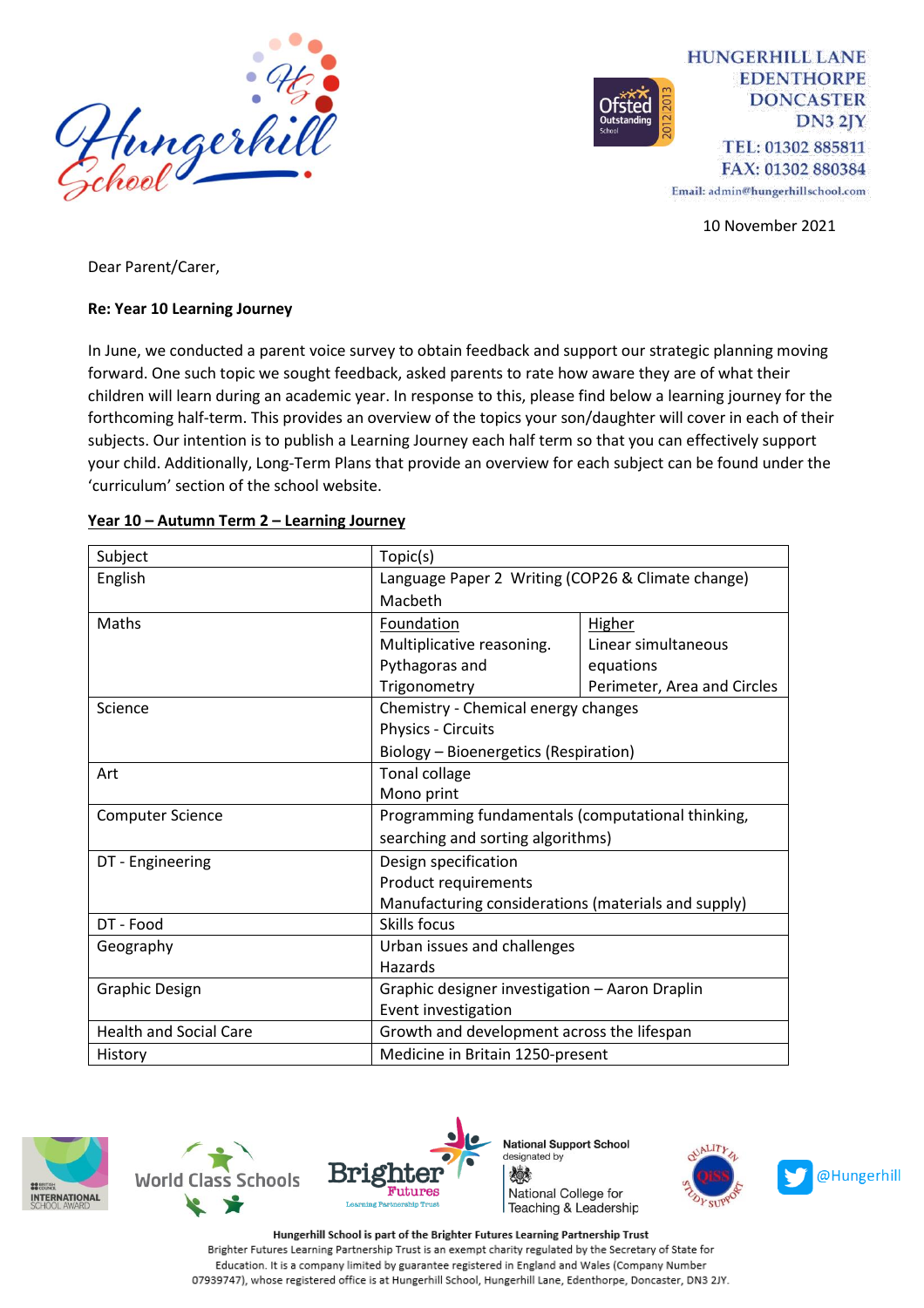| <b>IMedia</b>                      | LO2 - target audiences, work plans, hardware and<br>software, file formats, health and safety and legislation |  |
|------------------------------------|---------------------------------------------------------------------------------------------------------------|--|
| Modern Foreign Languages - French  | De la ville a la campagne                                                                                     |  |
| Modern Foreign Languages - Spanish | Town                                                                                                          |  |
| <b>Music/Performing Arts</b>       | Music - Musical knowledge                                                                                     |  |
|                                    | PA - Performing text: Classic text                                                                            |  |
| <b>Core Physical Education</b>     | Students will undertake a variety of game-based                                                               |  |
|                                    | activities this term e.g. Basketball, Netball, Rugby and                                                      |  |
|                                    | Badminton in addition to Health-Related Fitness                                                               |  |
| <b>PHSE</b>                        | Drugs, crime and the law                                                                                      |  |
| Psychology                         | Social influence                                                                                              |  |
|                                    | Sleep and Dreaming                                                                                            |  |
| <b>Religious Education</b>         | Human rights                                                                                                  |  |
| <b>OCR Sports Science</b>          | Sports injuries                                                                                               |  |

# **Home Learning**

Our home learning policy is built around the importance of retrieval to embed the knowledge and skills students learn in lessons. Home learning will be set by teachers every 2-5 lessons and all home learning tasks will be set through 'Assignments' on Microsoft Teams. Most home learning tasks will be retrieval tasks on Microsoft Forms, for example a multiple-choice quiz or an exam question. Students are expected to record brief details of the task in their planner, along with the completion deadline We ask for the support of parents/carers in checking your child's planner and assignments on Teams to encourage them to keep on top of the home learning tasks they have been set. Microsoft Teams can be accessed on any device (such as a mobile phone, gaming console, PC laptop, tablet etc), however if students do not have access to an electronic device on which to complete the home learning tasks, home learning support sessions will run daily from 3.10-3.40pm in IT4.

# **Assessment Reporting and Recording**

You will be aware that we use three different forms of assessment at Hungerhill to assess understanding and inform planning. Low Stakes assessments involve the home learning quizzes mentioned above in addition to quick, informal assessments that take place each lesson – for example the questioning posed in lessons by the teacher and every lesson starting with a 'Do Now' activity that focuses on the understanding of previous learning. Medium Stakes assessments are undertaken at the end of each topic/unit of work and are used to assess students understanding of the knowledge from that period of learning and the skills they have developed. Your child may refer to these as Check 20s, Progress Checks or STARs assessments. Finally, High Stakes assessments are those assessments carried out at set points throughout the year to assess all learning undertaken to that point and to provide a **current working level** for all students. These are reported home along with updated information regarding students' Attitude to Learning, home learning, attendance and conduct information such as the number of achievement and behaviour points received throughout the academic year.

Please note the forthcoming **important dates** for Year 10 students:

05.01.22: ATOL grades and subject grades reported home Subject Teachers Parents' Evening 21.04.22: ATOL grades and subject grades reported home







**National Support School** designated by 燃 National College for Teaching & Leadership



Hungerhill School is part of the Brighter Futures Learning Partnership Trust Brighter Futures Learning Partnership Trust is an exempt charity regulated by the Secretary of State for Education. It is a company limited by guarantee registered in England and Wales (Company Number 07939747), whose registered office is at Hungerhill School, Hungerhill Lane, Edenthorpe, Doncaster, DN3 2JY.